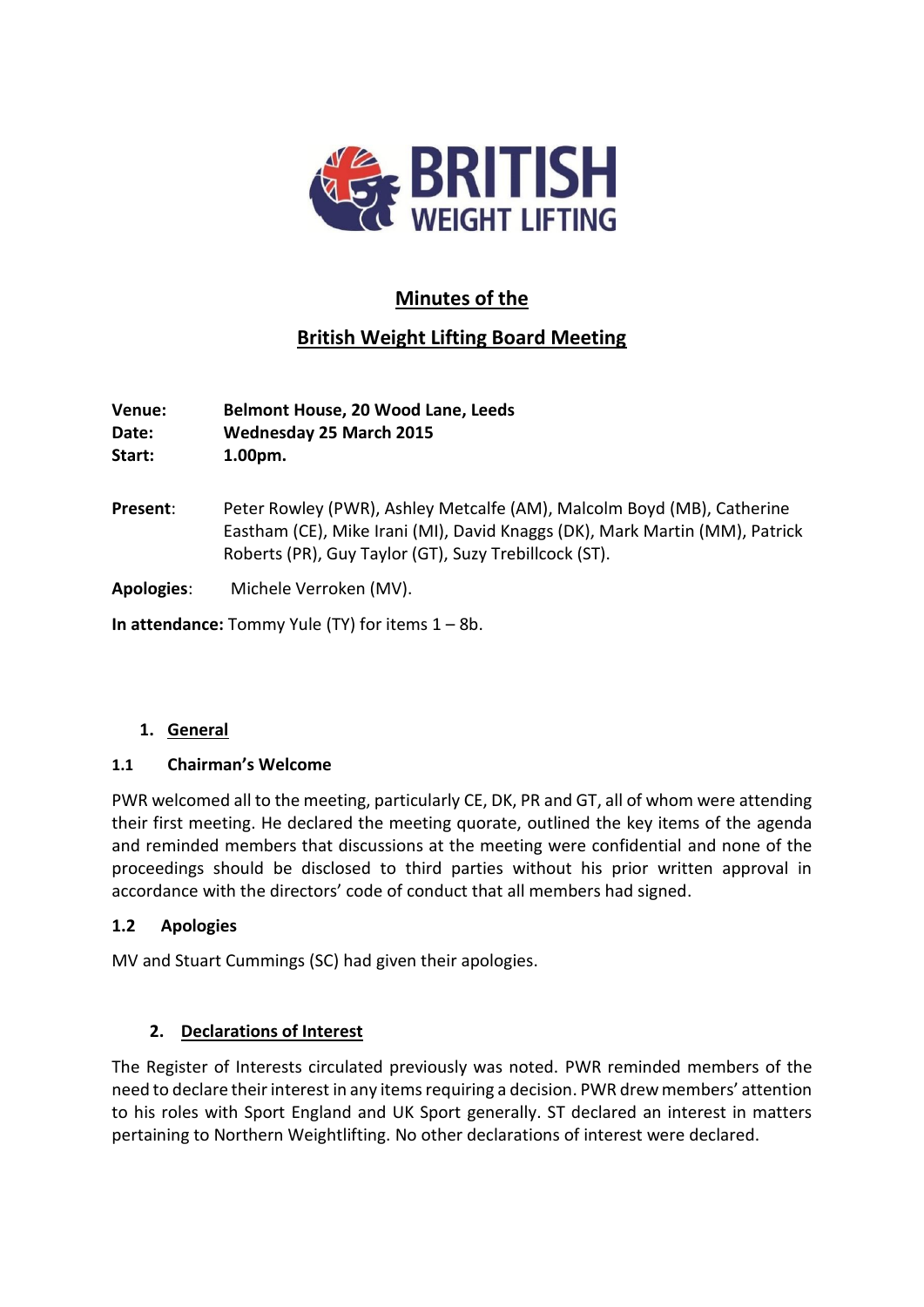## **3. Minutes of the previous meetings and matters arising**

The minutes of the Board meeting held on 10 December 2014 circulated previously were agreed as read.

Referring to the minute pertaining to 7h, wherein members had discussed the policy pertaining to eligibility for membership PWR informed members that following discussions with our professional advisers, he did not recommend redrafting the Articles of Association for this specific purpose presently until the practices of other national governing bodies had become clearer.

There were no other matters arising not appearing elsewhere on the agenda.

## **4. Decisions taken outside the Board Meeting**

PWR reminded members that following his email to board members of 2 February 2015 and the unanimous consent received to invite, DK and PR had accepted invitations to join the board.

PWR also referred to his email of 6 March informing board members of BE's resignation. A recommendation to fill the casual vacancy so created would be discussed under item 11a and until it was filled the board comprised 11 members (minimum 4 maximum 12).

## **5. Sub- Committees**

AM spoke to the paper circulated previously.

Following discussion and questions pertaining to the possibility of AM's workload limiting his availability to attend all sub-committees' meetings, clarification as to the consideration of risks specific to particular sub-committees to consider, the appointment of co-opted (non board member) members and the appropriateness of the title of a certain sub-committee, **it was agreed that**

- **The Marketing and Development and Development and Membership subcommittees would merge;**
- **The terms of reference be approved, subject to AM reviewing risks pertaining to specific sub-committees' areas of interest being reviewed with sub-committee chairs;**
- **PR would chair the Finance and General Purposes Committee, and that MM and DK would be members;**
- **GT would chair the (previously High, but the word be deleted) Performance Committee, that MI would be a member and that GT would approach M and certain co-opted others to join;**
- **CE would chair the Commercial, Marketing and Development Committee, that MB would be a member, and**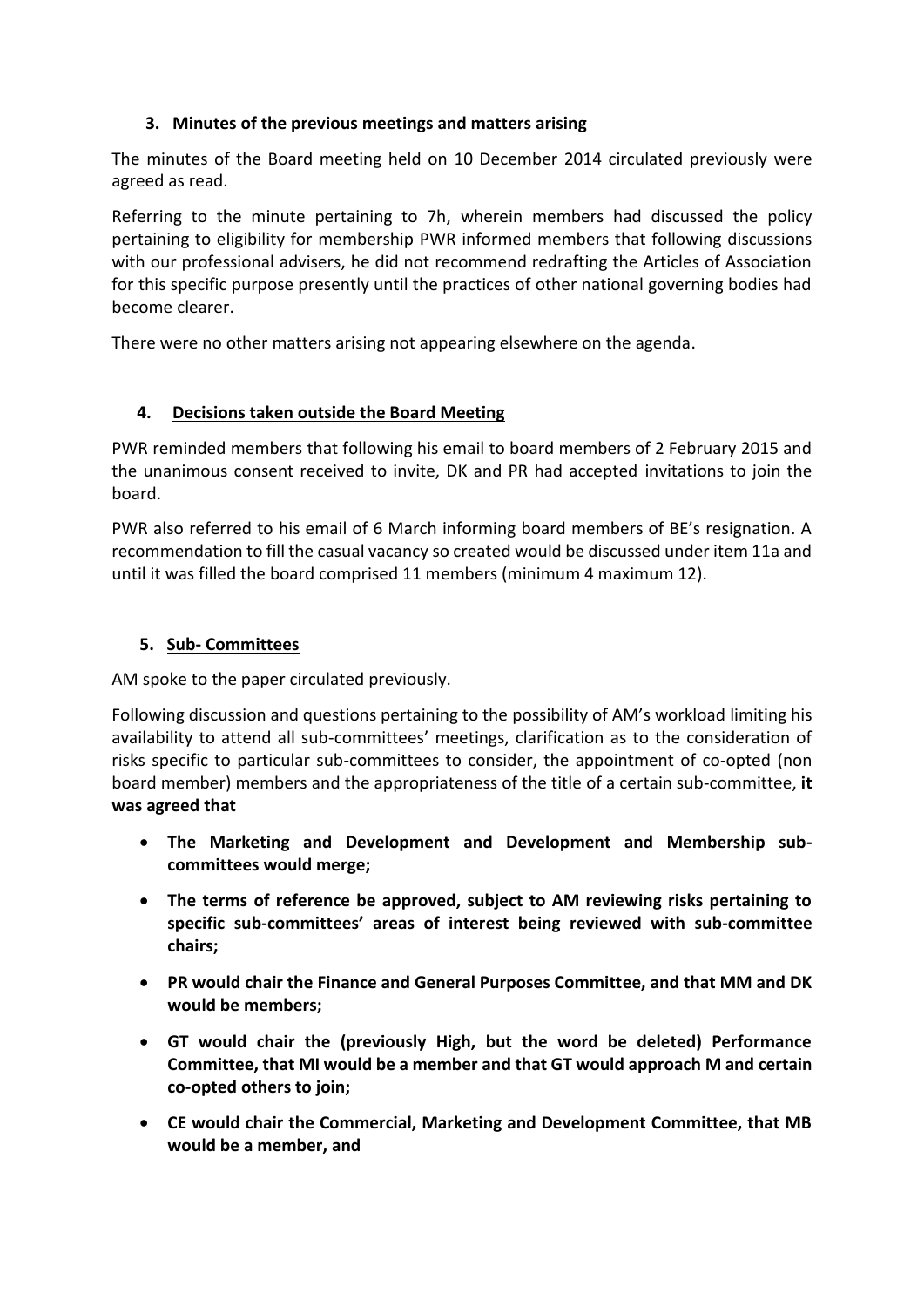**AM would be a member of all committees, but PWR would not be a member, although he would be invited to attend all meetings, exercising his discretion to do so as appropriate.**

## **6. High Performance & UK Sport Update**

TY presented to members on the outcome of the successful annual investment review with UK Sport, the implications of being a risk and opportunity sport, how we are assessed by UK Sport and the additional conditional funding for IPC Powerlifting, the talent identification programme and the 2015/16 budget. PWR confirmed that the board of World Class Lifting had met earlier that day and approved the budget, in particular the loading of the remaining 2 years into 2015/16 to develop potential for Tokyo. GT commented upon the financing of the world class programme, the cost and usage of specialist support and the risks leading up to Rio.

The board noted TY's report, considering that BWL members would welcome the positive progress made.

## **8. Finance Matters and update (taken out of order)**

#### **8b. Forward Forecasts and budgets for 2015/16**

AM and MM presented the budget and cash flow forecast for 2015/16 circulated previously, drawing attention to the assumptions upon which they are based and the key variable of income from courses and the scope for uncertainties in revenues and costs, together with the desirability to meet the forecasted surplus as early into the financial year as possible. Following discussion, **the budget was approved.**

TY left the meeting.

#### **8a. Management accounts to 28 February 2015**

MM referred to the management accounts and the forward forecast to the yearend circulated previously, the improving position following the launch of courses education and recommended varying the accounting treatment of investment in course development. Following discussion, the **variation was approved.**

## **7. Sport Development, Coach Education and Sport England Review**

AM presented SC's analysis of APS8 showing that BWL continued to exceed Sport England's KPIs and reported upon the satisfactory annual investment review and the continuing imperative to increase the coach education product range.

The board noted the report.

#### **9. Risk register**

AM referred to the risk register circulated previously that he had updated since the last meeting. No new risks had been identified and members noted the company's risk profile.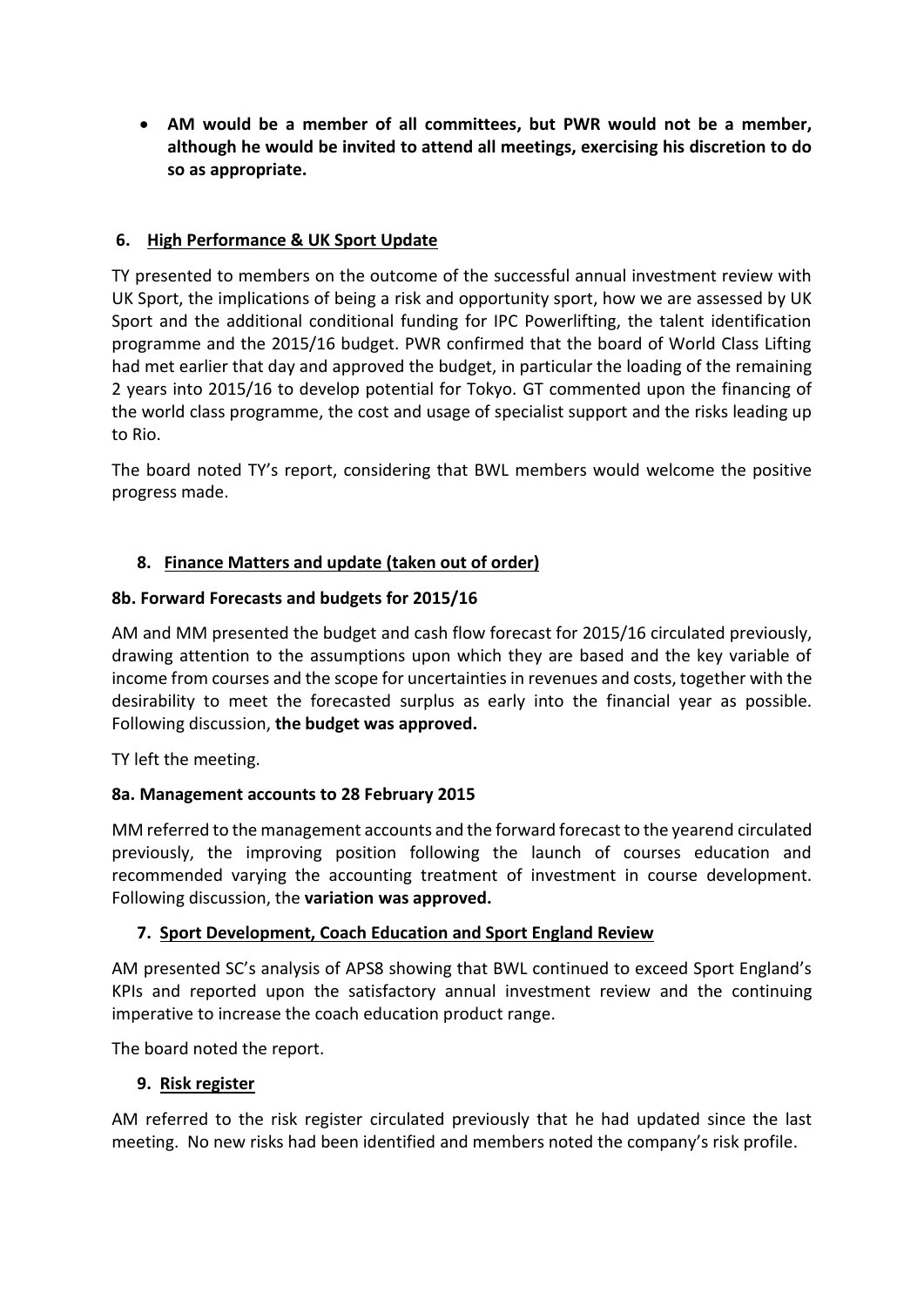A discussion ensued, following which **it was agreed that the register should incorporate a dashboard to summarise movements in particular risks.** It was confirmed that the board would continue to receive quarterly updates and that the Finance and General Purposes subcommittee would monitor the risk register in between board meetings.

GT left the meeting.

## **10. CEO's update**

AM referred to his comprehensive report circulated previously, and addressed the following matters in particular:

#### **10a. Operational Update**

22 applications had been received for the role of National Development Manager consequential upon SC's forthcoming departure to the ECB that had been reduced to a short list of 7 to be interviewed by AM, MM and PWR in early April. AM and PWR were to meet David Portas to consider the possibility of a strategic review to update the whole sport plan funded by Sport England.

#### **10b. Governance reviews**

AM informed members that Moore Stephens' follow up governance audit had been deferred from 30 March until May at the request of their clients. The final reports of the HR health check and financial controls review funded by Sport England were awaited.

#### **10c. IWF**

AM commented upon the IWF anti-doping committee that he had attended and the meeting with Tamás Ayan at which he had requested the use of the IWF logo to endorse our coaching qualifications and the opportunity to host a World Seniors in 2019. A response as awaited.

#### **10e. England Group**

AM updated the board on the sponsorship received to cover World Championship and European Senior Championships costs for male lifters together with training camp support for English lifters.

#### **10f. Weight Lifters' Supporters Fund**

AM reported that trustees of the fund had still not met to determine the application submitted before Christmas to support the strategic development of young athletes. MI undertook to contact Brian Hamill directly.

#### **Complaints log**

The board noted the complaints log circulated previously.